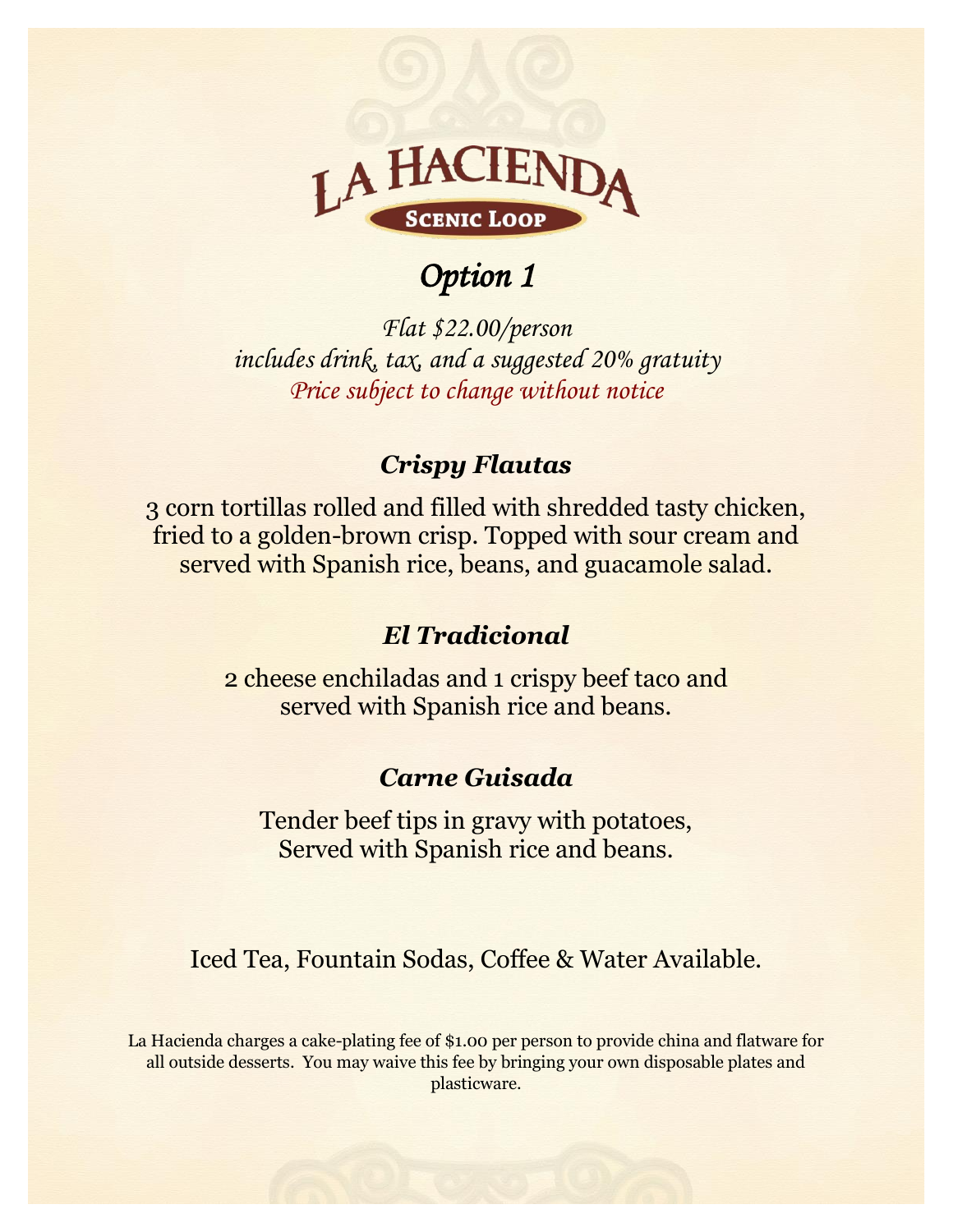

# *Option 2*

*Flat \$28.00/person includes drink, tax, and a suggested 20% gratuity Price subject to change without notice* 

#### *Fajitas*

Chicken, beef, or a combination of both served sizzling with peppers and onions. Served with Spanish rice, beans, guacamole, and pico de gallo.

#### *Classic Enchilada Assortment*

One enchilada ranchera, one enchilada Mexicana, one enchilada verde, one enchilada Poblana, one Tex-Mex Cheese Enchilada, served with beans and guacamole.

### *Plato de Los Barrios*

2 beef tacos, and 2 cheese enchiladas, and a strip of steak. Served with Spanish rice, beans, and guacamole.

Iced Tea, Fountain Sodas, Coffee & Water Available.

La Hacienda charges a cake-plating fee of \$1.00 per person to provide china and flatware for all outside desserts. You may waive this fee by bringing your own disposable plates and plasticware.